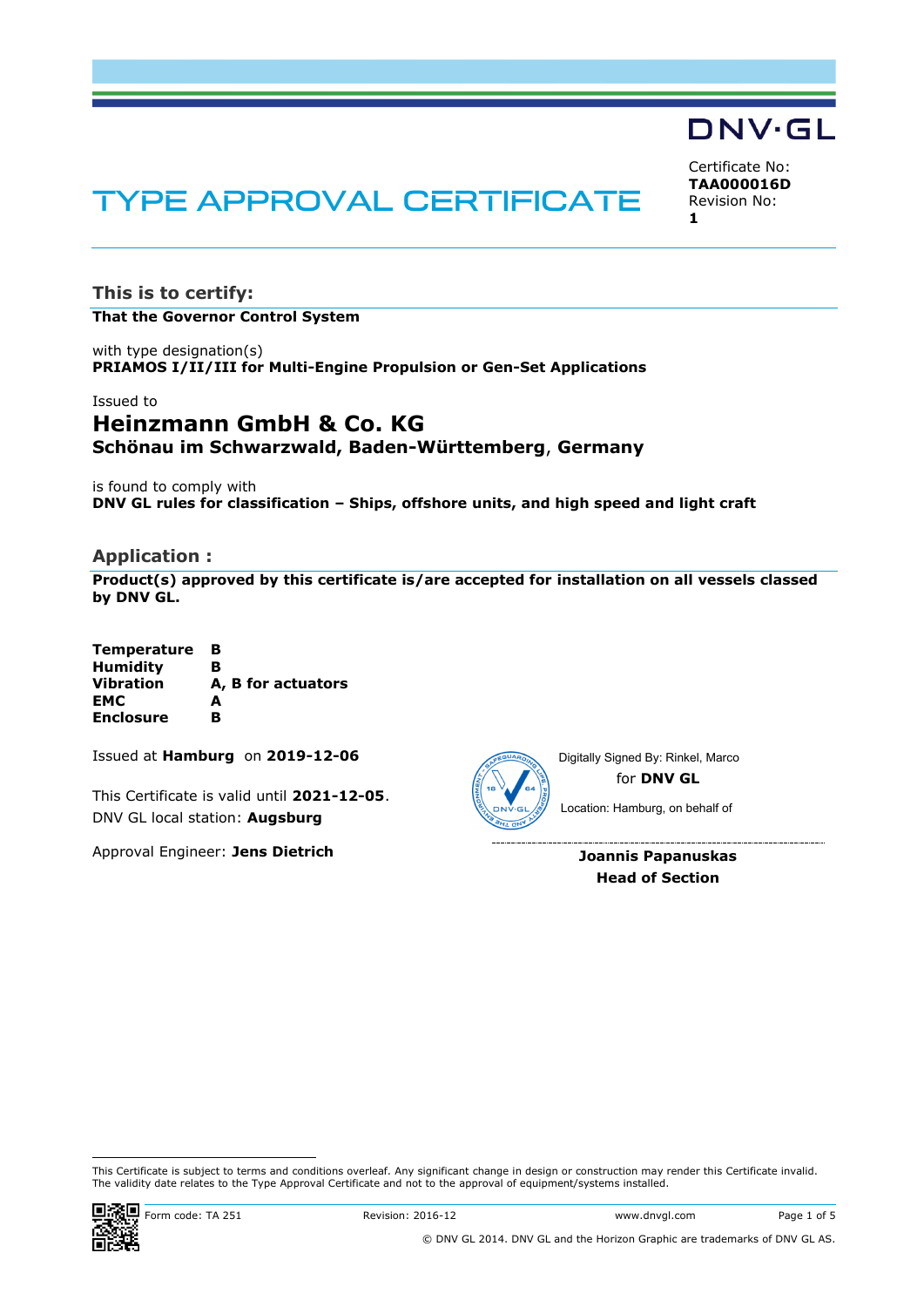## **Product description**

Type Priamos I, Priamos II, Priamos III in multi-engine propulsion or gen-set applications, comprising of:

| <b>Main System</b>                                                                           | <b>Basic</b>  | <b>Actuator</b>   | <b>Control unit</b> | <b>Power supply</b>          |
|----------------------------------------------------------------------------------------------|---------------|-------------------|---------------------|------------------------------|
|                                                                                              | <b>System</b> |                   |                     |                              |
| PRIAMOS I                                                                                    | DG 16.1-03    | StG <sub>16</sub> | DC 16.1-03          | NG08 + NSV + Voltage limiter |
|                                                                                              | DG 30.1-03    | StG <sub>30</sub> |                     | altern.                      |
|                                                                                              | DG 40.1-03    | $StG$ 40          |                     | NG09 + Voltage limiter       |
|                                                                                              |               |                   |                     | 3~ 200/400/440V 50/60Hz      |
| PRIAMOS II                                                                                   | DG 64.1-03    | StG <sub>64</sub> | DC 64.1-03          | NG08 + NSV + Voltage limiter |
| without brake                                                                                | DG 90.1-03    | $StG$ 90          | DC 90.1-03          | altern.                      |
| in actuator (multi                                                                           |               |                   |                     | NG09 + Voltage limiter       |
| engine propulsion and                                                                        |               |                   |                     | 3~ 200/400/440V 50/60Hz      |
| genset application)                                                                          |               |                   |                     |                              |
| PRIAMOS III without                                                                          | DG 180.1-     | <b>StG 180</b>    | DC 180.1-04         | NG08 + NSV + Voltage limiter |
| brake                                                                                        | 04            |                   |                     | altern.                      |
|                                                                                              |               |                   |                     | 3~200/400/440V 50/60Hz       |
| Speed-pick-up inductive: IA 02-xxx(metrical thread), IA 12-xxx (UNF thread), controller with |               |                   |                     |                              |
| matching input-circuits                                                                      |               |                   |                     |                              |
| Setpoint Potentiometer:<br>SW 01-1 and SW 02-10                                              |               |                   |                     |                              |

### **Basic software:**

PRIAMOS I (DC1-03), PRIAMOS I II (DC1-03), PRIAMOS III (DC1-04); 00.0.13 general governor SW.

## **Basic software-versions:**

*Propulsion Mode: basis software and derived variants*

| PRIAMOS I II | PRIAMOS III | Note                                                                                      |
|--------------|-------------|-------------------------------------------------------------------------------------------|
| 00.4.13      | 00.4.13     | Local/Remote speed setpoint<br>Propulsion mode fixed                                      |
| 00.6.13      | 00.6.13     | Local/Remote speed setpoint<br>Propulsion mode fixed<br>Master/Slave via CAN configurable |
| 136.00.02    | 136.00.02   | Local/Remote speed setpoint<br>Propulsion mode configurable                               |
| 139.00.03    | 139.00.03   | Second switchable engine start ramp implemented                                           |

Propulsion Mode: software variants for MAN and MAN licensees

| PRIAMOS I II | PRIAMOS III | Note                                                                                                                      |
|--------------|-------------|---------------------------------------------------------------------------------------------------------------------------|
| 04.0.47      | 04.5.47     | Local/Remote speed setpoint<br>Propulsion mode configurable<br>Master/Slave via PWM configurable                          |
| 04.8.11      | 04.9.11     | Local/Remote speed setpoint<br>Propulsion mode online activable for Shaft Generators<br>Master/Slave via PWM configurable |

*Generator Mode: basis software and derived variants*

| PRIAMOS I I | PRIAMOS III | Note                                                               |
|-------------|-------------|--------------------------------------------------------------------|
| 00.3.13     | 00.3.13     | Generator offset via analogue input<br>Generator mode fixed        |
| 00.9.13     | 00.9.13     | Generator offset via analogue input or CAN<br>Generator mode fixed |
| 136.00.02   | 136,00.02   | Generator offset via analogue input<br>Generator mode configurable |
| 139.00.03   | 139.00.03   | Second switchable engine start ramp implemented                    |

Generator Mode: software variants for MAN and MAN licensees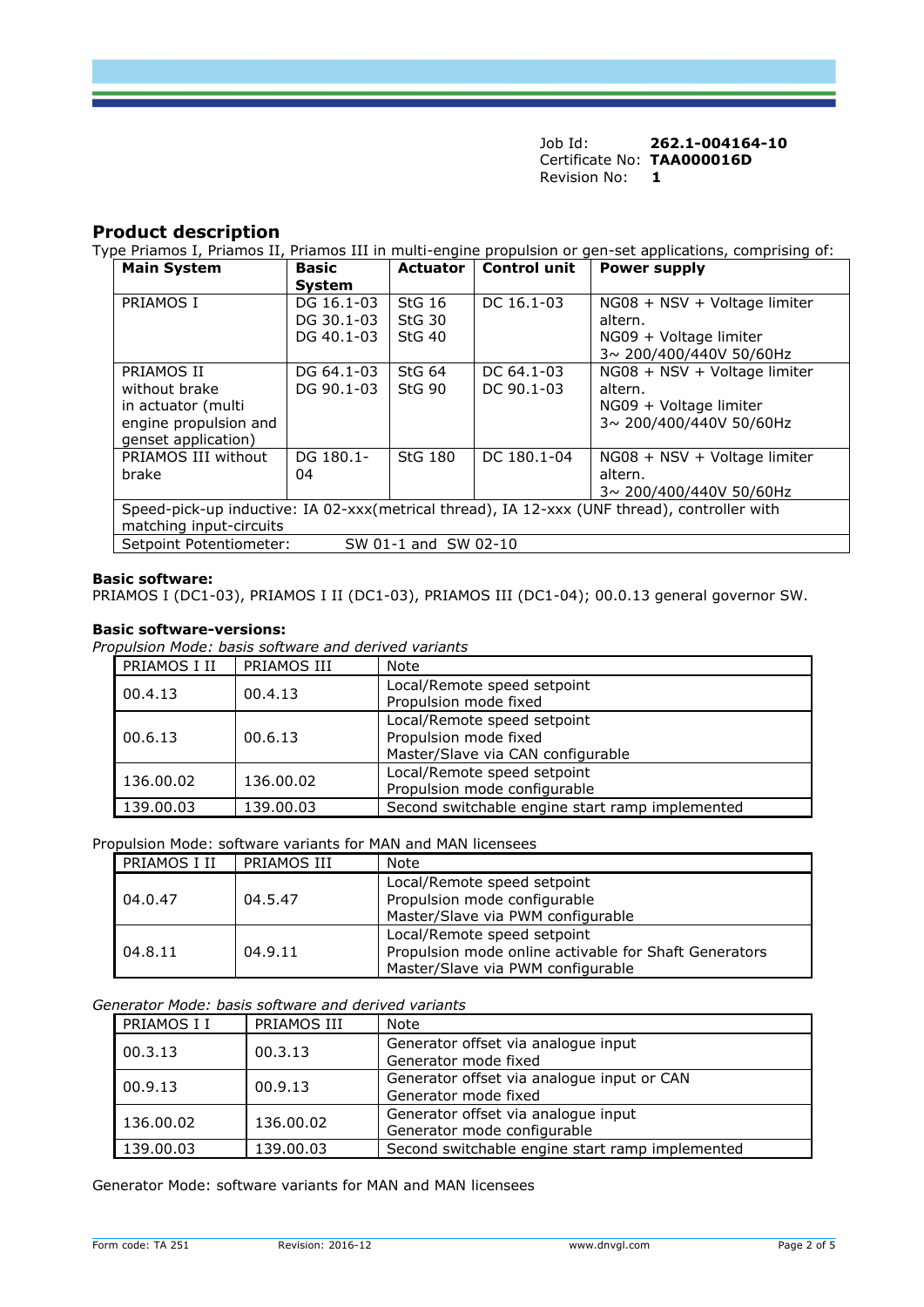| PRIAMOS I II       | PRIAMOS III | Note                                                                                             |
|--------------------|-------------|--------------------------------------------------------------------------------------------------|
| 04.0.47<br>04.5.47 |             | Generator mode configurable                                                                      |
| 04.7.04            |             | Generator offset via analogue input or CAN<br>Generator mode fixed<br>Actuator type configurable |
| 04.8.11<br>04.8.11 |             | Generator offset via analogue input<br>Generator mode online activable for Shaft Generators      |

*External defined generator or propulsion mode: software variant for MAN and MAN licensees*

| PRIAMOS I II | PRIAMOS III | Note                                                                                                   |
|--------------|-------------|--------------------------------------------------------------------------------------------------------|
| 04.1.04      |             | External speed setpoint calculation<br>Master/Slave via PWM configurable<br>Actuator type configurable |

# **Application/Limitation**

Type Approval application/limitation

Priamos I Applicable for combustion engines up to 4000 kW

Priamos II Applicable for combustion engines from 3000 kW to 10.000 kW

Priamos III Applicable for combustion engines from 5000 kW

Priamos III used as governor for Gas Turbines. The system is to be type approved together with the actual Gas Turbine. See DNV GL Pt.4 Ch.3 Sec.2, 3.

The following documentation of the actual application is to be submitted for approval in each case:

- Reference to this Type Approval Certificate
- Functional description
- System block diagram
- Power supply arrangement (may be part of the System block diagram)
- Instrument list
- Test program for certification

The Type Approval covers hardware and software listed under Product description.

Programming/configuration to be carried out as listed in document DG 00 002-e/07-00 and FO-TL018-1.

When the type approved software is revised (affecting all future deliveries) DNV GL is to be informed by forwarding updated software version documentation. If the changes are judged to affect functionality for which rule requirements apply a new functional type test may be required and the certificate may have to be renewed to identify the new software version.

### Product certificate.

Each delivery of the application system is to be certified according to DNV GL Pt.4 Ch.9 Sec.1. The certification test is to be performed at the manufacturer of the application system, preferably at the engine maker integrating control&monitoring and safety system, before the system is shipped to the yard. After the certification the clause for application software control will be put into force.

### Clause for application software control.

All changes in software are to be recorded as long as the system is in use on board. The records of all changes are to be forwarded to DNV for evaluation and approval.

Major changes in the software are to be approved before being installed in the computer.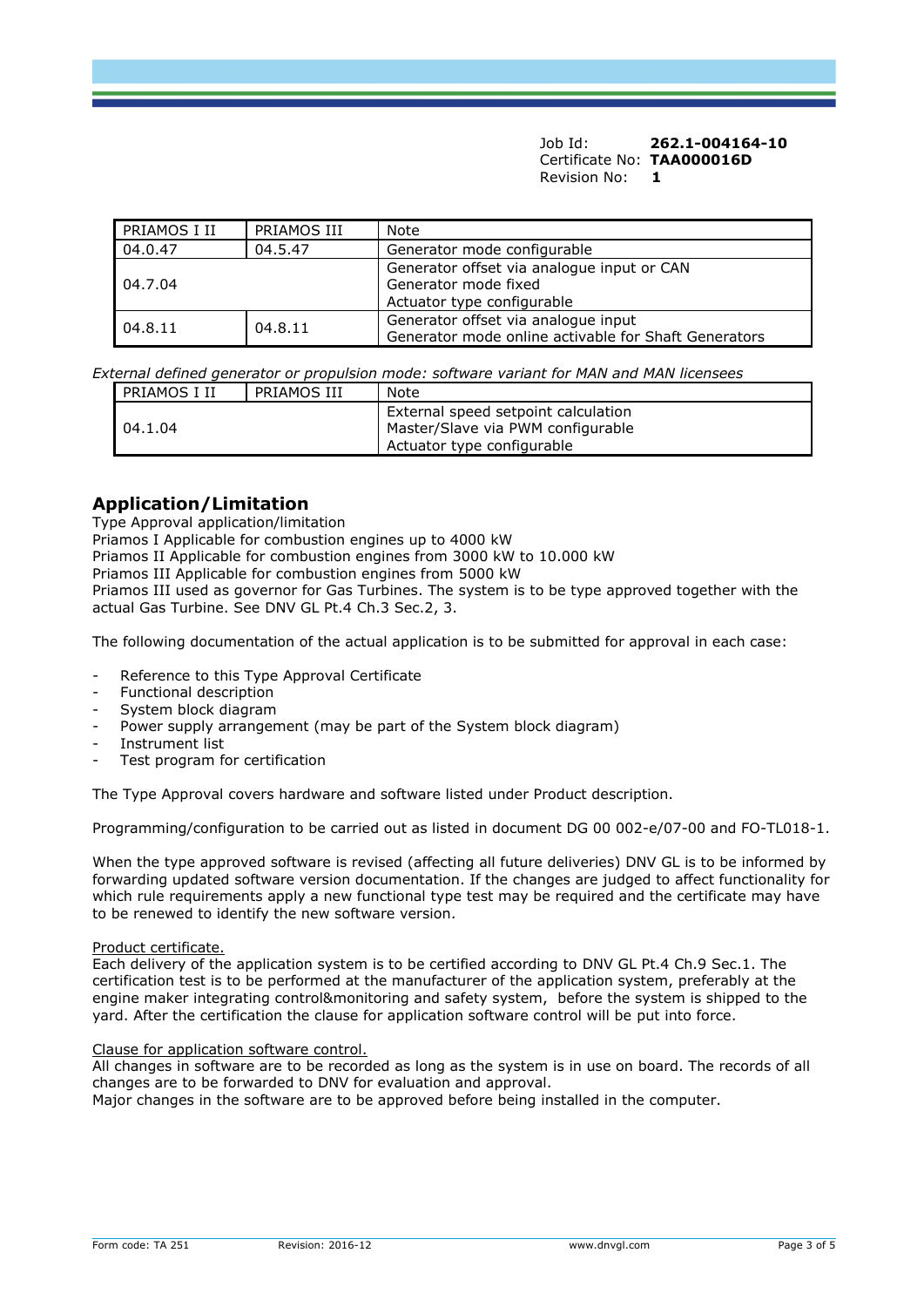Type Approval documentation

-Drawings: 320\_90\_117\_01\_MB\_DC1-03.pdf 505-00-002-03-b.pdf \* 505-00-005-03-h.pdf \* 505-00-008-00-h.pdf \* 505-00-011-00\_00\_Stellgerät StG 90-01-24.pdf \* 600-00-033-01-0.pdf \* Actuator variants

-Manuals: DG 07 001-e 05-08 Control devices for conventional injection.pdf DG 93 101-e 04-06 PRIAMOS I.pdf DG 95 111-e 06-06 PRIAMOS III.pdf E 96 001-e 07-04 NG 08.pdf E 96 003-e 05-06 NG 09.pdf

-SW development: Fotl018-1\_Software-Versionsverwaltung.pdf

-Test reports predecessor: RMS-3-\_94.pdf RMS\_4-03\_96001.pdf

-Mercedes Benz EP\_CMS\_94201.pdf EP-CM\_96166001.pdf

-Elmac PRIAMOS-I-II\ELMAC-56049-1-BC.pdf Renewal/Extension in 2009:

-CD-ROM including: Descriptions: DC103\_e\_Hardware-modifications.pdf

-EMC-Tests: EMC\_KRIWAN\_Herberg\_DC901-03.pdf 009228\_01\_g\_pb.pdf and 009228\_01\_g\_pb\_signature.pdf

-Environmental-Tests: Environmental\_KRIWAN\_DC901-03.pdf PRIAMOS-III\009263\_01\_h\_pb.pdf PRIAMOS-III\009263\_01\_h\_pb\_signature.pdf Power-Supply-Variation- and High-Voltage-Test: Power-Test PRIAMOS II\_signed.pdf Power-Test PRIAMOS III\_signed.pdf PRIAMOS and PRIAMOS III Performance Test.pdf

-Specifications and instructions: DC103\_e\_Hardware-modifications.pdf MB-DC-103\_Anweisung\_ohne\_Bremse.doc

-Schematics: 320\_90\_117\_01\_MB\_DC1-03.pdf 320\_90\_118\_01\_CB\_DC1-03.pdf